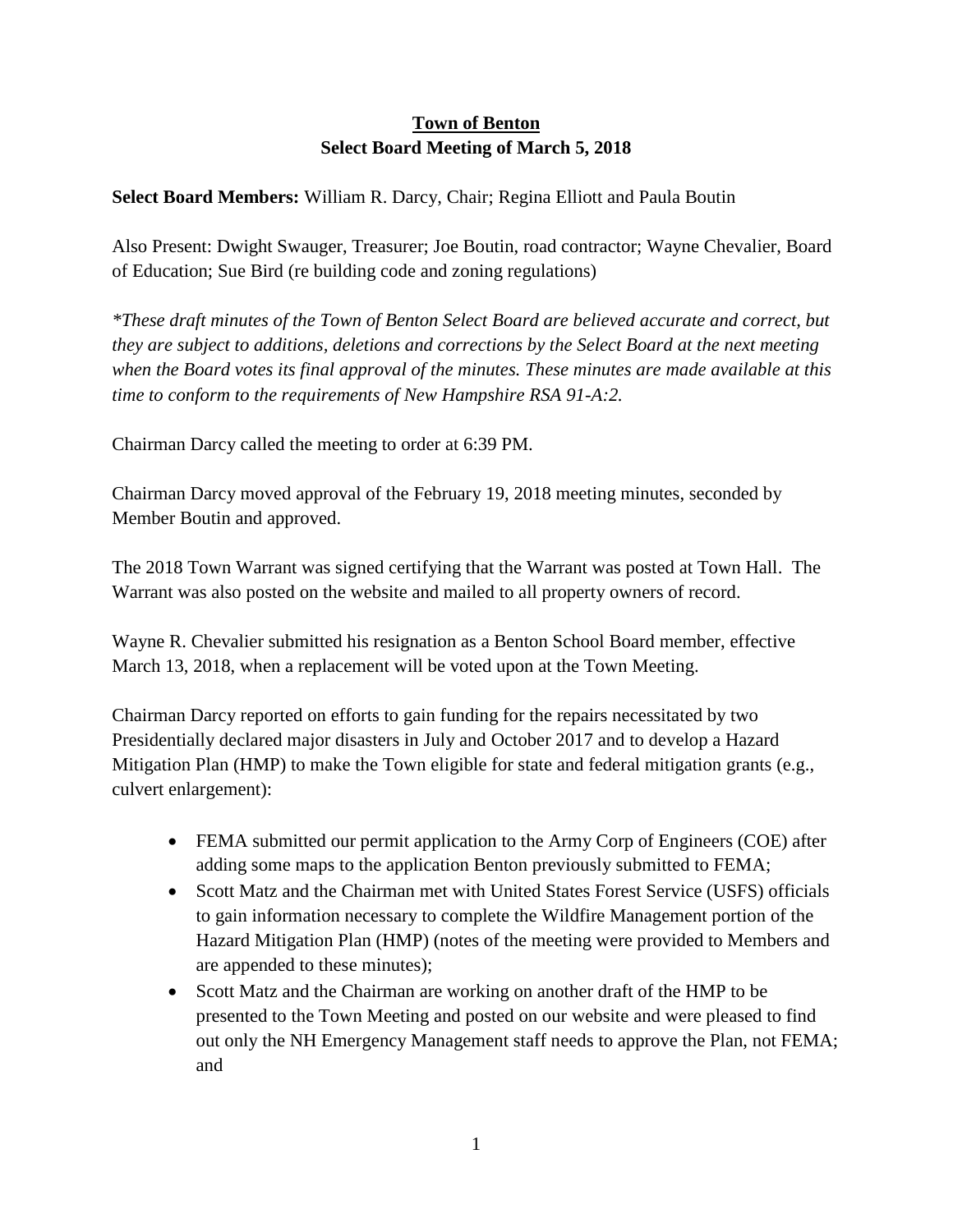• NH Emergency Management supplied us with an application for increasing the culvert diameter of the culvert just South of the Davis Brook bridge on Tunnel Stream Road.

The New Hampshire Department of Transportation provided us with a map and forms to complete regarding the roads that were town maintained, which is the basis for the annual highway grants. The Town needs to update their information, including a portion of Long Pond Road, if it is added to our road maintenance responsibilities after the Town Meeting.

Treasurer Dwight Swauger reported that we had \$45,561.29 in our operating account after paying the School Board bill of \$123,785. He also reported \$300,163.96 in the ICS account.

A building permit was received from Ralph Croswell to erect a two story residence with full basement at 67 Tunnel Stream Road. The drawing provided of the building lot did not address the location of the new residence and its distances from the water well and septic system and did not make clear if a new driveway is required (and resulting driveway permit). Chairman Darcy was tasked with writing a letter asking for supplemental information.

The Chairman also made note of the following items:

- A meeting with the Department of Revenue Administration (DRA) assessment specialists and Steve Allen is scheduled for the March 19 Selectboard meeting;
- A meeting with the NH DOT is scheduled for the April 30 meeting to discuss DOT bridge work on Route 25;
- Annual Reports were mailed and received by residents and both the Report and Warrant were posted on our website;
- The NH Department of Environmental Services is requiring more information of Glencliff before approving their dredge and fill application; and
- The DRA sent Benton its latest property assessment equalization ratio analysis which will be sent to Steve Allen and be a subject at the next Selectboard meeting.

Sue Bird, who owns property on Tunnel Stream Road which was cleared last year, asked for information about what uses could be made of her property consistent with Benton's building permit and zoning regulations. It was noted that the State Building Code also had to be complied with and a copy of Benton's zoning regulations will be emailed to her.

The meeting was adjourned at 7:30 PM.